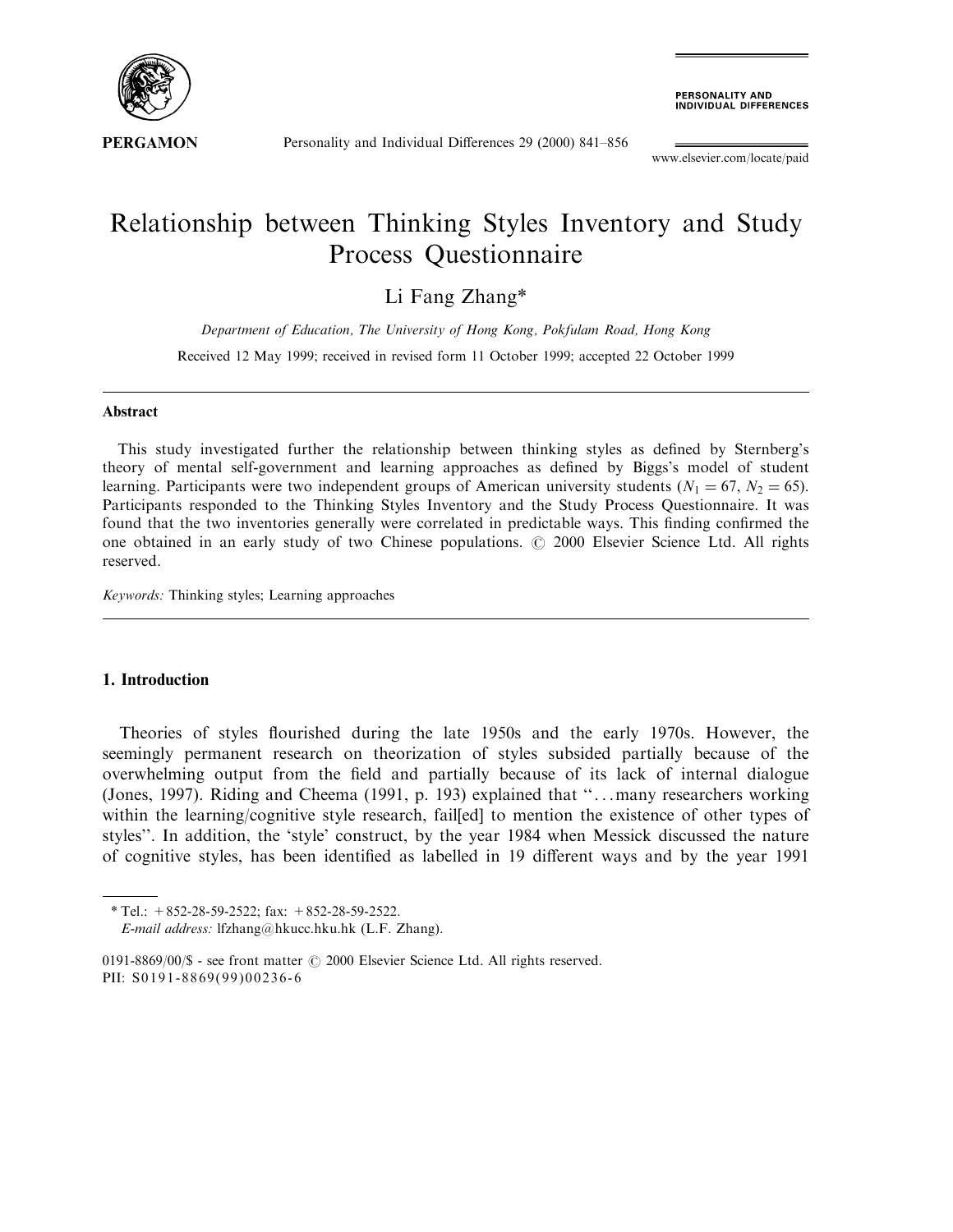when Riding and Cheema overviewed the 'style' construct, 30 labels were found to be used in the literature. As a result, we were left with a research field that encompasses a variety of different, and yet similar constructs.

For the past decade or so, two types of efforts have been made in the study of the relationships among the different labels for the style construct. One is to make conceptual integration. The other is to conduct empirical studies.

Among the efforts in conceptual integration, three stand out. The first is by Curry (1983), the second by Riding and Cheema (1991) and the third by Sternberg (1997). Curry (1983) proposed a three-layer `onion' model of style measures. He believed that all style measures can be grouped into three types resembling an onion. The outmost layer of the onion includes styles that characterize an individual's instructional preference, that is, an individual's choice of environment in which to learn (e.g. The Learning Preference Inventory, Rezler & Rezmovic, 1981). The middle layer contains style measures that assess an individual's information processing style (e.g. The Learning Style Inventory, Kolb, 1976). The innermost layer involves style measures that assess an individual's cognitive personality style, that is, an individual's approaches to adapting and assimilating information (e.g. The Embedded Figures Test, Witkin, Oltman, Raskin & Karp, 1971).

A second major attempt at integrating the work on styles was made by Riding and Cheema (1991) who organized the style-based work along two style-dimensions and one family of learning strategies. The first is the wholist-analytic style dimension which is concerned with whether individuals perceive a whole or separate parts (e.g. converging-diverging, Guilford, 1967; field dependence-independence, Witkin, 1959, 1964). The dimension is the verbalimagery style dimension which pertains to whether individuals think with words or pictures (e.g. verbalizer-visualizer, Richardson, 1977; verbalizer-imager, Riding & Taylor, 1976). The family of learning strategies contains such work as Biggs's (1987) model of surface-deep learning approaches and Kolb's (1977) four types of learners: divergent, convergent, assimilating and accommodating.

The third major endeavor made to integrate models of styles was that of Sternberg (1997). Sternberg discussed three approaches of the study of styles: cognition-centered, personalitycentered and activity-centered. Styles in the cognition-centered approach most closely resemble abilities. Furthermore, like abilities, these styles have often been measured by tests of maximal performance with `right' and `wrong' answers. Two models of styles that have generated the most interest are Witkin's (1964) field dependence-independence and Kagan's (1976) reflection-impulsivity. The personality-centered approach views styles as closer to personality traits. In addition, styles in this tradition are measured via typical- rather than maximumperformance tests. Major work in this approach has been done by Myers and McCaulley (1988, based on Jung's, 1923 work on theory of types) and Gregorc (1979) who proposed four main types of styles, based on all possible combinations of two dimensions, concrete versus abstract and sequential versus random. The activity-centered approach focuses on the notion of styles as mediators of various forms of activities that tend to arise from aspects of cognition and personality. One major group of work in this tradition is represented by similar theories of deep- and surface-learning approaches proposed by Biggs (1979), Entwistle (1981), Marton (1976) and Schmeck (1983). Renzulli and Smith (1978) suggested different learning styles, with